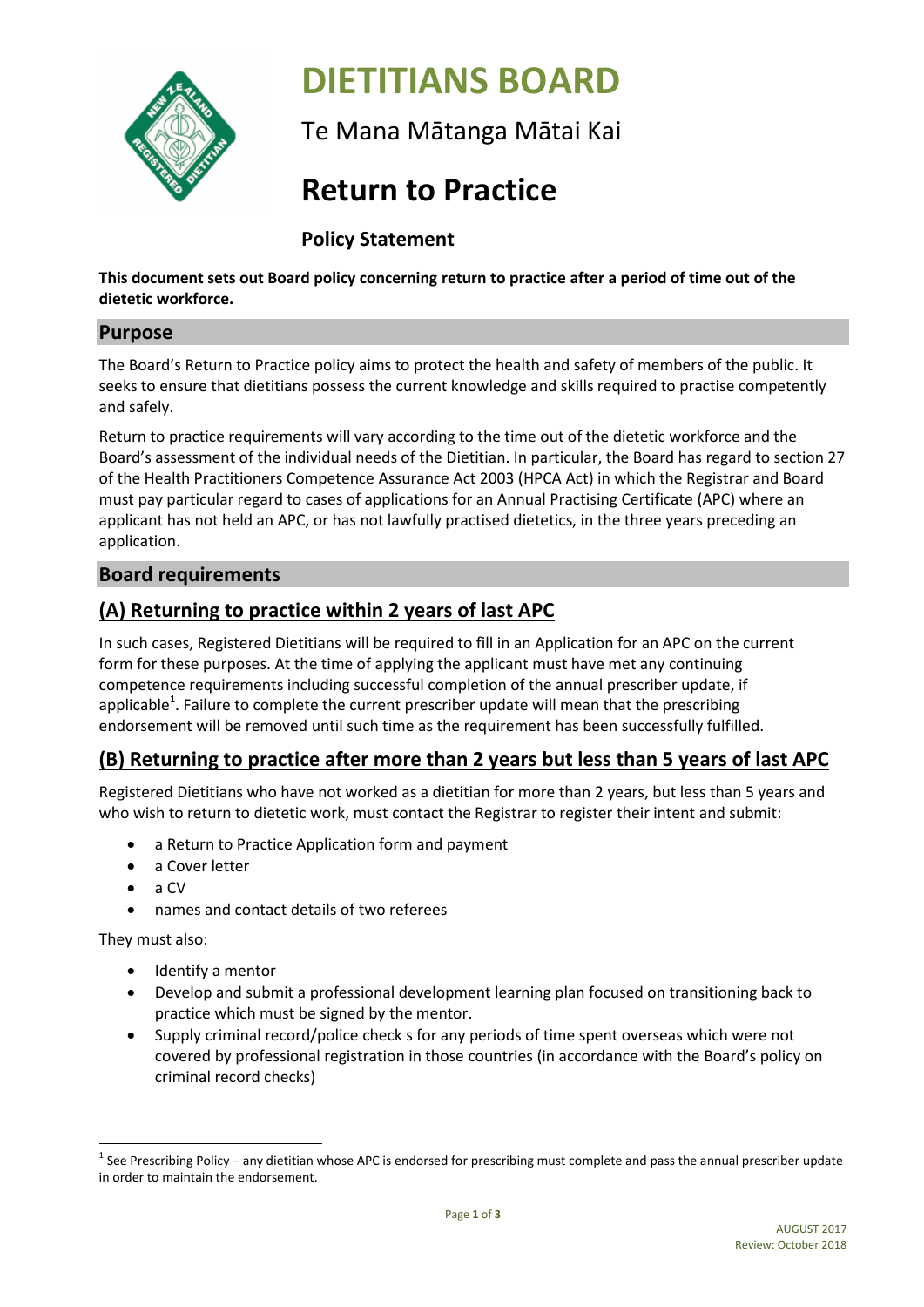Any Dietitian who wishes to prescribe must sit and pass the **Prescriber Training Course** which is offered annually by the Board before their APC can be endorsed.

All assessments will be made on a case-by-case basis but Registered Dietitians who have not worked as a dietitian for more than 2 years, but less than 5 years should expect to undertake **15 months supervision,**  fortnightly for the first three months and then on a monthly basis, and can expect to be called for **audit after one year.** They may also, depending on the particular circumstances of their case, be required to sit and pass the **oral element of the Board Examination.**

#### **(C) Returning to practice after 5 years or more of last APC**

Registered Dietitians who have not worked as a dietitian for 5 years or more, and who wish to return to dietetic work must contact the Registrar to register their intent and submit::

- a Return to Practice Application form and payment
- a Cover letter
- $\bullet$  a CV
- names and contact details of two referees

They must also:

- Identify a mentor
- Develop and submit a professional development learning plan focused on transition back to practice which must be signed by the mentor.
- Supply criminal record/police check s for any periods of time spent overseas which were not covered by professional registration in those countries (in accordance with the Board's policy on criminal record checks)

All assessments will be made on a case-by-case basis but Registered Dietitians who have not worked as a dietitian for 5 years or more should expect to be required to sit and pass **both elements (written (MCQ) and oral) of the Board Examination** before being permitted to practise dietetics. Following this, they should also expect to be required to undertake **15 months supervision** fortnightly for the first three months and then on a monthly basis and will be called for **audit after one year.**

Any dietitian who wishes to prescribe must successfully complete the **Prescriber Training Course**, which is offered annually by the Board, before their APC can be endorsed.

#### **(D) Returning from practising dietetics overseas**

Registered Dietitians who have practised dietetics overseas and who wish to return to work in New Zealand within 2 years of last APC (NZ) should follow the steps outlined in **(A)**, above.

If it has been more than 2 years since last APC (NZ), then applicants will need to provide:

- a summary of work experience (CV).
- proof of dietetic competency and practice, e.g. two recent Performance Appraisals,
- reference, and/or any information about continuing competence programmes in which they have participated, and
- a Certificate of Good Standing and/or proof of Registration with Health Professions Council/credentialing agency/regulatory authority.

They will also be expected to supply criminal record/police check s for any periods of time spent overseas which were not covered by professional registration in those countries (in accordance with the Board's policy on criminal record checks)

All assessments will be made on a case by case basis, taking into account time spent overseas and career pathway followed overseas. In some cases the Board may apply a period of supervision or require a candidate to pass the **Board examination** in full or in part before an APC is issued.

Any Dietitian who wishes to prescribe in New Zealand must successfully complete the **Prescriber Training Course** which is offered annually by the Board before their APC can be endorsed.